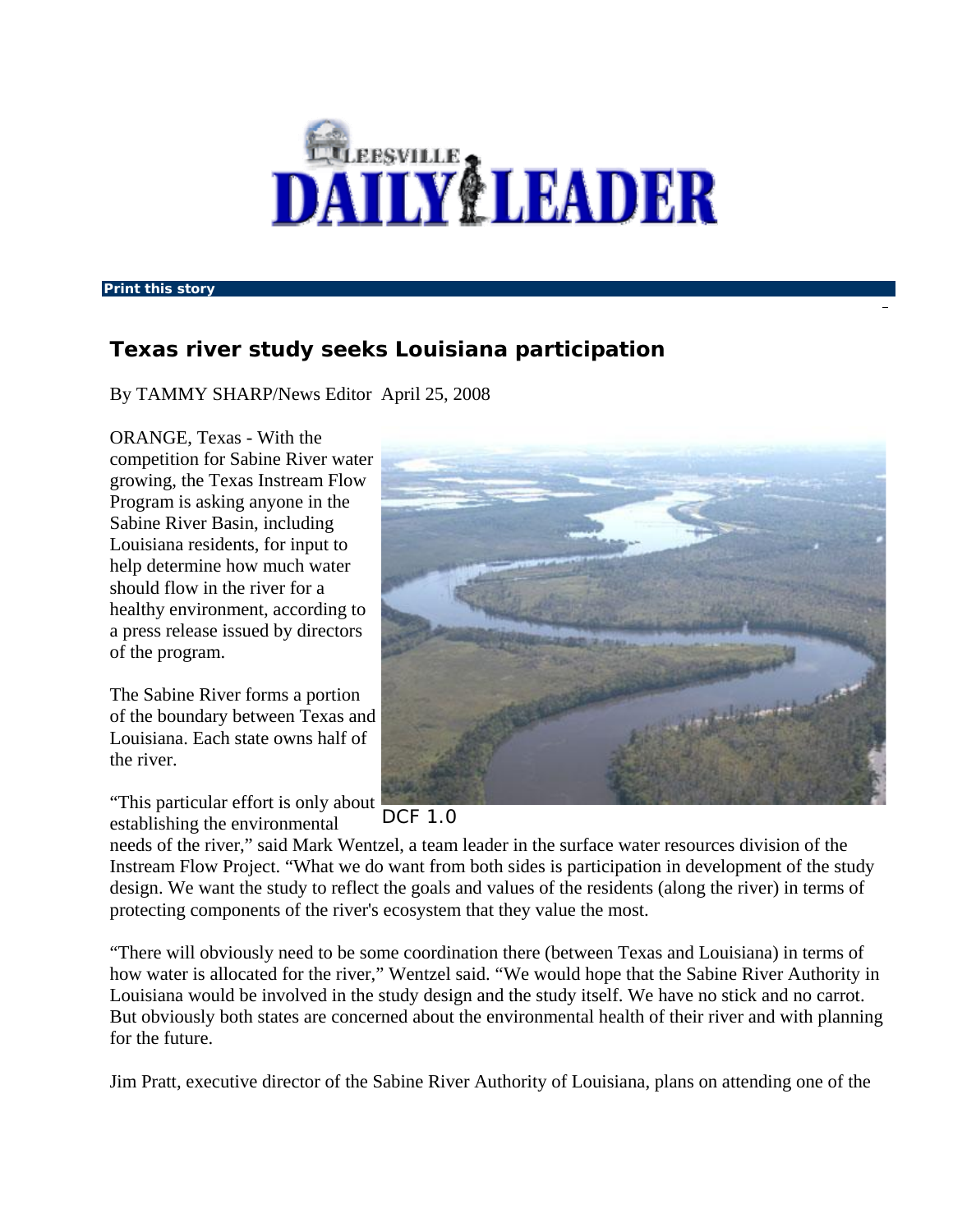meetings, he said. "But Louisiana philosophy is not to give up any of Louisiana water allocation to satisfy an agency in Texas."The two states are each allocated about one million acre feet per year by the Sabine River Compact Commission, the federal entity that governs the agreement between Texas and Louisiana concerning the river.

"Thus far we haven't had any objections to the current status quo from any Louisiana state agencies such as the Department of Wildlife and Fisheries or the Department of Natural Resources," Pratt added.

"We have met or exceeded the historical flows downstream since the construction was completed in the sixties," he continued. "Historical flow" refers to the flow of the river before the dam was constructed, Pratt explained.

In the early days, SRA of Louisiana released 100 cubit feet of water per second (cfs) to flow downstream, slightly higher than the historical flow, Pratt said. Later the agency modified that flow to 144 cubic feet per second, which can be maintained without the use of any valves. The previous flow of 100 cfs required the installation of a valve which wore out frequently. In addition, the 144 cfs keeps fresh water in the spillway channel, which is beneficial to the fish population downstream, and keeps salt water encroachment at sabine pass at its historical location.

The issue is not how much water is released, but how little can be released without adverse affects on habitats downstream. It's a Texas issue, Pratt said, not a Louisiana issue. "Any battle for changes will be done purely in Texas because they can't touch Louisiana water, and we have no reason to increase the flow.

It's certainly probably an honorable endeavor they're doing," Pratt continued, referring to the Texas legislation that requires the state's agencies to study the same issue in all Texas rivers. "But they may have overlooked the fact that they have only half interest in the Sabine River.

In the meantime, Texas officials are encouraging everyone with a stake in the Sabine River to attend the meetings and contribute, said Barney Austin of the Texas Water Development Board, one of three Texas agencies jointly administering the Texas Instream Flow Program. The other two agencies are the Texas Commission on Environmental Quality and the Texas Parks and Wildlife Department.The Sabine River Authority of Texas will also assist the agencies with these public meetings.

The Texas Instream Flow Program will study the lower part of the Sabine River basin, where about 415,000 people live on both sides of the Texas-Louisiana border. The meetings will be at 6:30 p.m. on May 6 and at 11:30 a.m. on May 7 in Orange, Texas. The public is invited to share local perspectives and knowledge about the river's water flow. For more information, visit www.twdb.state.tx.us.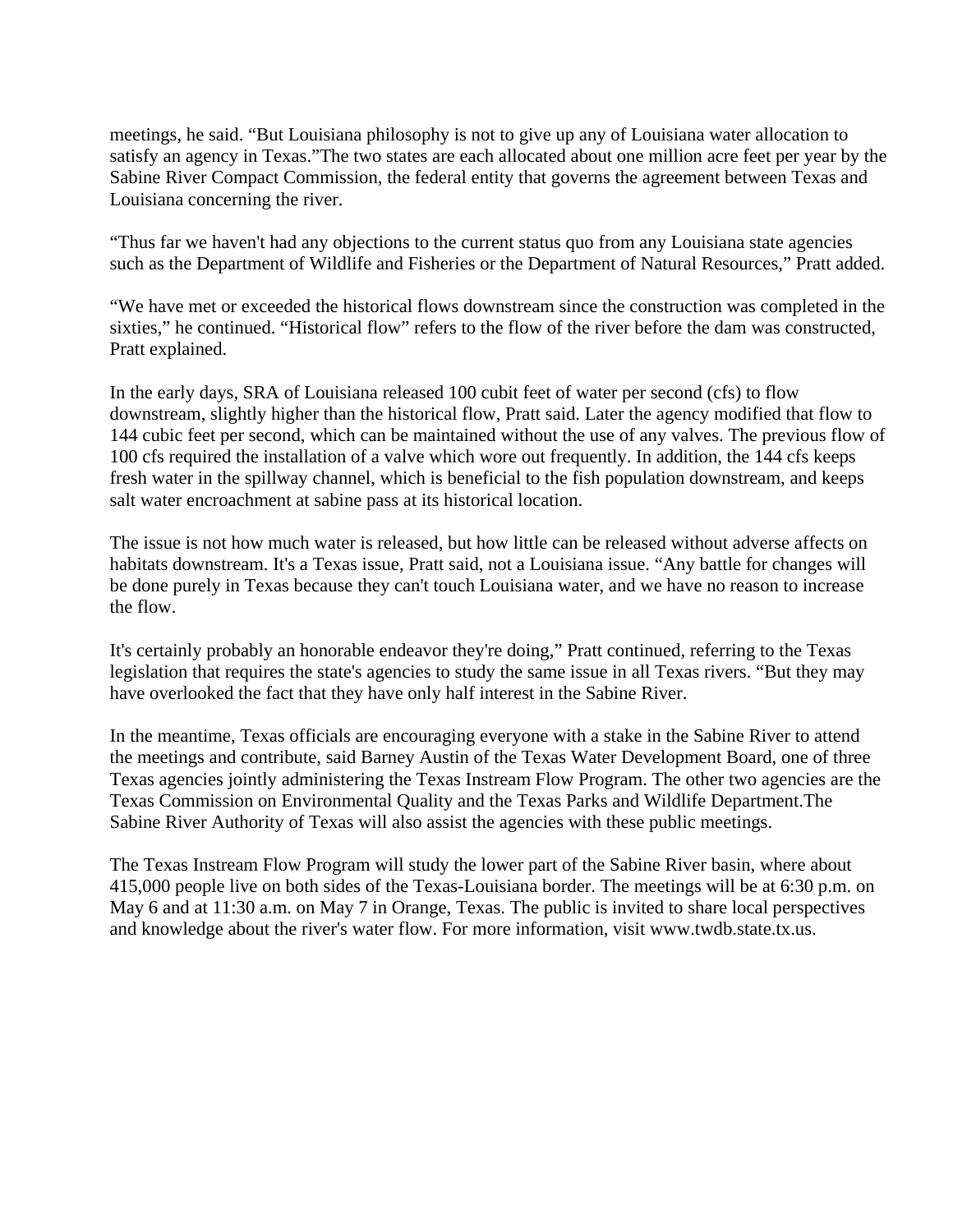## shreveporttimes.com

May 5, 2008

## Texas water meetings could impact Toledo Bend

*By Vickie Welborn vwelborn@gannett.com*

Louisiana's Sabine River Authority officials will be keeping an eye on their neighbors in Texas in the coming weeks as public meetings are scheduled to solicit input on the maintenance of that state's rivers and streams.

What, if anything, is ultimately decided could have an impact in Louisiana, too, since one of those waterways, the Sabine River, is shared by the adjoining states and is the source for Toledo Bend Reservoir. Of primary concern is if any change is made to the required flow of the Sabine River below the reservoir's dam.

"This could impact Toledo Bend by requiring additional releases from the reservoir for downstream environmental conditions," SRA Executive Director Jim Pratt said.

Doing so has the potential of undoing a long-sought agreement finally inked last year between the SRAs in Louisiana and Texas, as well as the utility companies that benefit from the reservoir's hydroelectric power plant, which requires power generation to cease once the 186,000-acre reservoir reaches 168 feet mean sea level.

"Texas Parks and Wildlife has published an initial study that requires more than historical flows in the lower Sabine, and my understanding is they have determined we need to continue to release approximately 1-million acre-feet during the May to September period, which is contrary to the 168 feet minimum we have agreed to," Pratt said.

Meetings Tuesday and Wednesday in Orange, Texas, will explain the technical studies and gather public knowledge and vision for the Sabine River.

The competition for river water to support the state's population and industries is putting pressure on the natural environment, a news release from the Texas Water Development Board states.

The Sabine River is the second largest behind the Brazos River in average volume of water flowing to the coast each year. Industry, cities, irrigators, recreationists and the environment are vying for the nearly 2 trillion gallons of water that flow to the mouth of the Sabine River in an average year.

"This is something that Texas has for all of its streams," Sabine Parish SRA Commissioner Larry Kelly said of the study. "It's a law that it passed over there. No quantity has been determined as far as I know for the Sabine River at this time. I think there have been some suggestions by the Wildlife and Fisheries "» but it's definitely nothing agreed to by the SRAs."

He agrees with Pratt that Louisianans need to pay attention because of the effect any instream flow changes could have on Toledo Bend.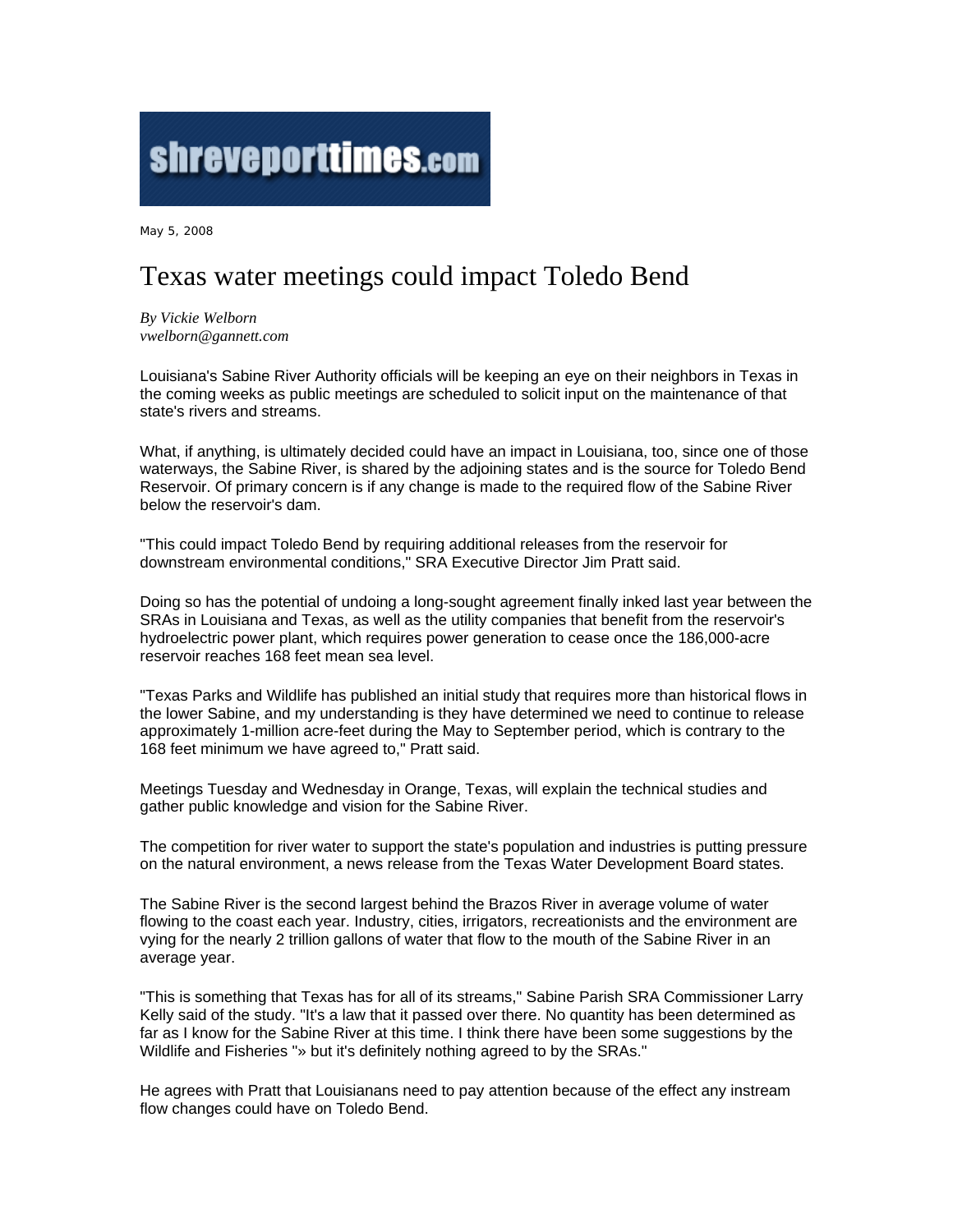The Sabine River begins in northeast Texas near Greenville and flows south making up the Texas-Louisiana border before flowing into the Gulf of Mexico. Total drainage of the basin is 9,756 square miles. The need for a sub basin study in the lower Sabine River is based upon the potential for substantial water transfers and Federal Energy Regulatory Commission hydropower relicensing at Toledo Bend Reservoir, the Texas Instream Flow Program preliminary study states.

Demand for water in the Texas portion of the Sabine Basin is expected to nearly double between 1990 and 2050, according to the Comprehensive Sabine Watershed Management Plan developed by the SRA of Texas. Droughts, floods and hurricanes also affect Sabine River flows.

The Texas Instream Flow Program will study the lower part of the Sabine River basin, where about 415,000 people live on both sides of the Texas-Louisiana border.

"The public and stakeholders are encouraged to provide local expertise and knowledge to ensure these studies are as good as they can be," said Barney Austin of the Texas Water Development Board, one of three state agencies jointly administering the Texas Instream Flow Program. The other two agencies are the Texas Commission on Environmental Quality and the Texas Parks and Wildlife Department. The Texas SRA will also assist the agencies with these public meetings.

The environmental flows process will recommend how much water is needed by rivers and bays to support users — human, wildlife and plant life. State-appointed stakeholders will help shape recommendations on flow conditions for seven river basin and bay systems identified in the legislation. A river basin is the geographical area that drains water into the river.

The combined Sabine River, Neches River and Sabine Lake system is the first basin and bay system to hold an "e-flows" stakeholder meeting.

This is not the first time the Sabine River, and thus Toledo Bend, has been eyed for its water supply potential. In 2003, interest was expressed by Texas municipalities in the Dallas region to build a large pipeline to steer water from the upper Sabine River to that water-starved area. Texas entities to the south around Houston also have made no secret of their desire to divert water from the river.

The SRA of Louisiana like its counterparts in Texas has the rights to sell 1 million acre-feet (an acre-foot of water is 1 acre of land covered by 1 foot of water) of annual yield from the reservoir. Toledo Bend holds 4.4 million acre-feet at pool stage, which is 172 feet mean sea level.

Neither comes close to the ceiling. The Texas SRA sells to a smattering of water systems, but Louisiana sells more with customers such as the town of Many, city of Mansfield, DeSoto Waterworks No. 1, International Paper Company, Dolet Hills Power Plant, Ebarb Water System and South Toledo Bend Water System.

Kelly suspects the pipeline project, and thus a larger demand on the reservoir as a water source, will be revisited at some point. "I don't doubt that some day in the future, whether it's in my day or yours, that it will happen. Sooner or later Dallas will need more water than what they can get from their current sources and they'll be looking at it again."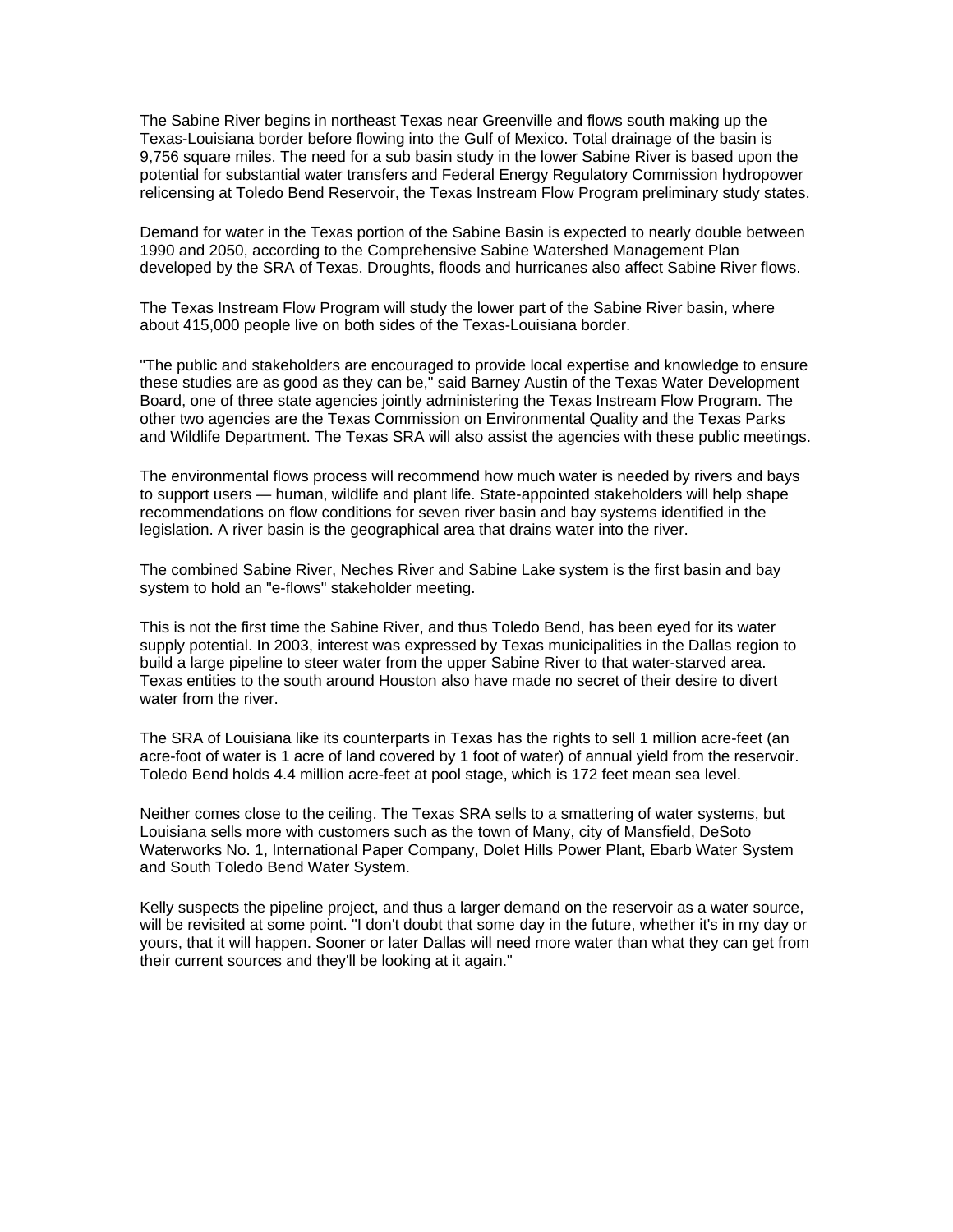

**Sabine River Authority Wants Your Input**  Jessica Holloway Channel 6 TV May 5, 2008 - 7:16PM

 Competition for water is growing in the Sabine and Neches River Basins. Several state agencies are trying to find out if there's enough water flowing in the Sabine River to maintain a healthy environment. Jessica Holloway explains the agencies want to hear from you.

 The Original Cajun Cookery has been serving up barbecue crabs for 15 years. The crabs come from Sabine Lake. Ithe first step of a state-wide study, agencies will meet in Orange to find out how people and industries use the Sabine River from Sabine Lake up through Toledo Bend. The study is to determine what effect changing the flow would have on the river.

 "If the system's out of whack then you're not gonna have as optimum production of the crabs, the shrimp," said Jerry Clark with the Sabine River Authority.

 "The crabs here are the lifeline of my restaurant. If I don't have blue crabs then I don't have a specialty. People come to eat these crabs," Don Pastor with the Original Cajun Cookery.

 The Sabine River is a storehouse of water. Basically it's a huge asset in Southeast Texas. As long as there's plenty of rainfall there's pretty stable conditions. One concern is during a drought, whether there would there be enough water to support recreational activities such as boating, canoeing and fishing.

 Eventually cities like Dallas could run out of water and may want to tap into the Sabine River Basin. The goal is to determine how projects like that would affect the environment and the people living in it. It's all about finding the right balance between economic interest and the ecosystem.

 You can attend a public hearing Tuesday night at seven or Wednesday at noon. Both are at the Garden District off Highway 87 in Orange.